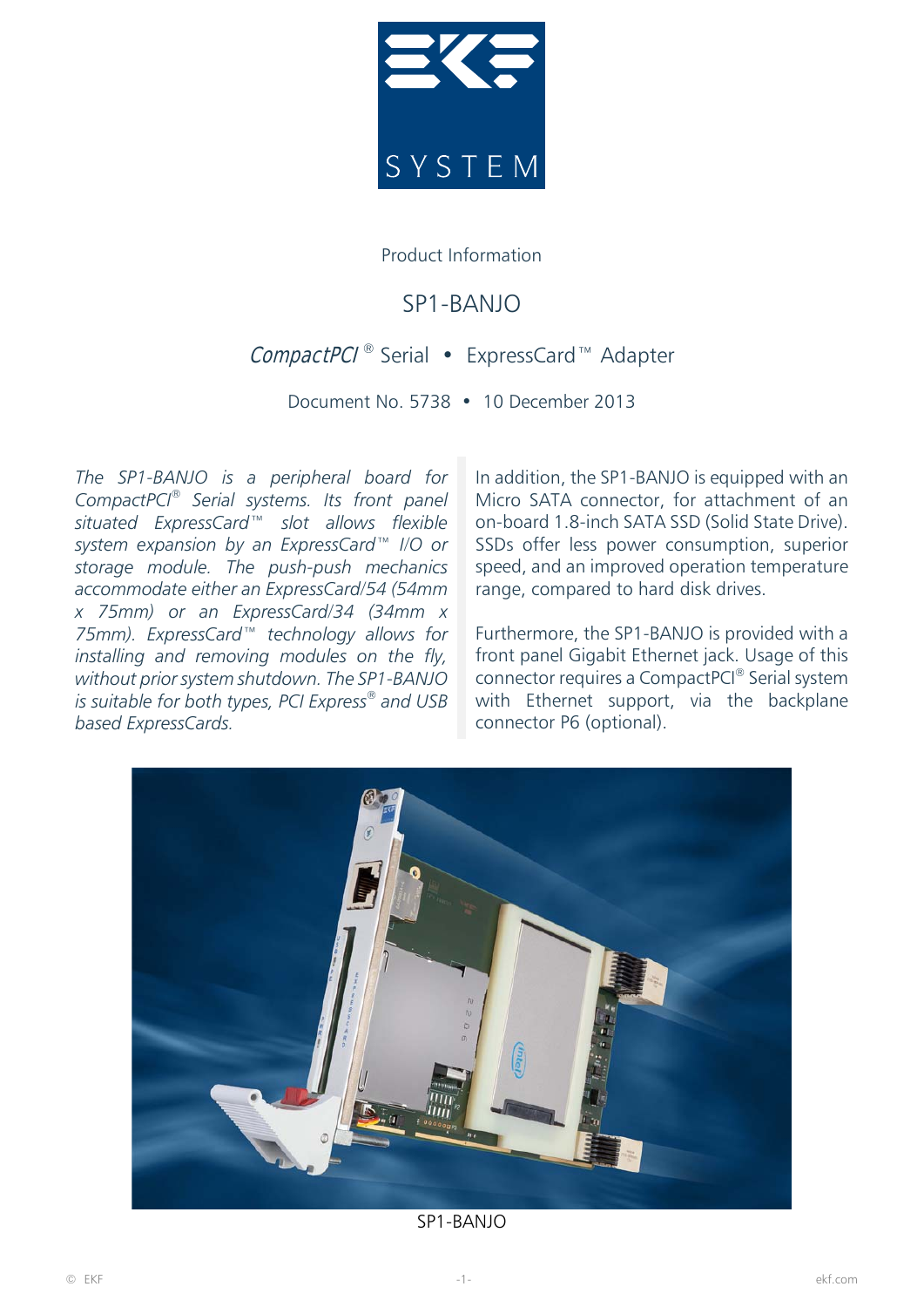

SP1-BANJO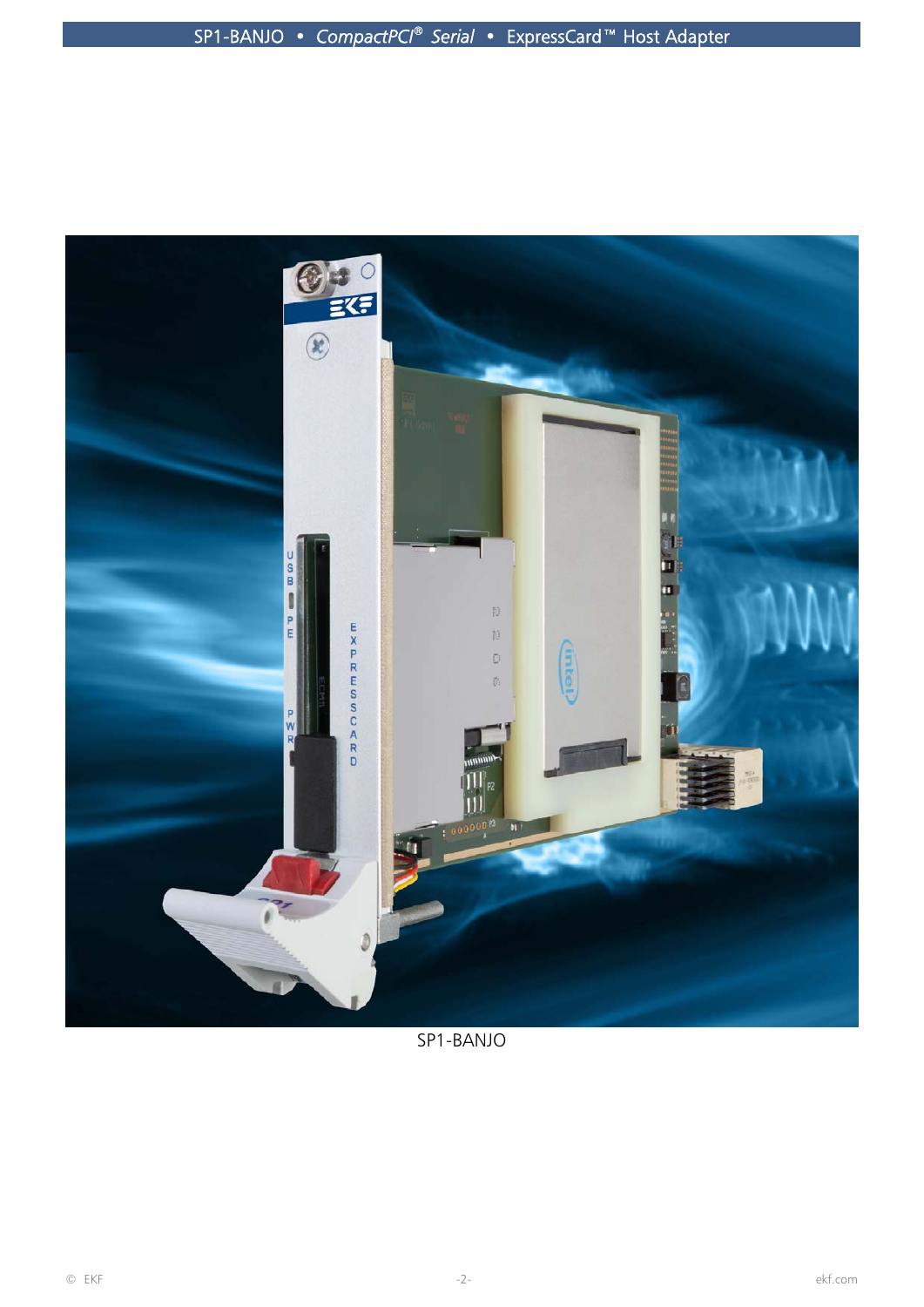The SP1-BANJO is a CompactPCI® Serial peripheral card. CompactPCI® Serial (CPCI-S.0) is a new PICMG® standard (draft as of current) for modular industrial computers, which provides high speed serial I/O (PCI Express®, SATA, USB, Gigabit Ethernet) over the backplane. The CPCI-S mechanical design is fully backward compatible to CompactPCI® and will interoperate with existing systems, by means of a hybrid backplane.

Hybrid systems (providing card slots for both cPCI Classic & cPCI Serial) can be configured by means of a CompactPCI® PlusIO CPU card such as the PC1-GROOVE or PC3-ALLEGRO in combination with a suitable hybrid backplane.

Native CompactPCI® Serial systems (up to 8 cPCI Serial peripheral card slots) can be built around a suitable system slot CPU board such as the SC1-ALLEGRO.

#### Feature Summary

- PICMG<sup>®</sup> CompactPCI<sup>®</sup> Serial Standard (CPCI-S.0) Peripheral Slot Card
- Single Size Eurocard 4HP 100x160mm<sup>2</sup>
- < Backplane Connectors P1 (Mandatory) and P6 (Usage Optional)
- ExpressCard™ Host Adapter, Front Panel Access for 54mm and 34mm Width Cards
- PCI Express® and USB Based ExpressCard™ Supported
- < Option 1.8-Inch Micro-SATA SSD (Permanently Attached to the PCB)
- < Option Gigabit Ethernet Front Panel Jack (Backplane Slot Must Support P6 Ethernet)
- < Long Term Availability
- < Rugged Solution (Coating/Sealing Available on Request)
- < RoHS compliant



Hybrid System w. SP1-BANJO (Rightmost Card Slot)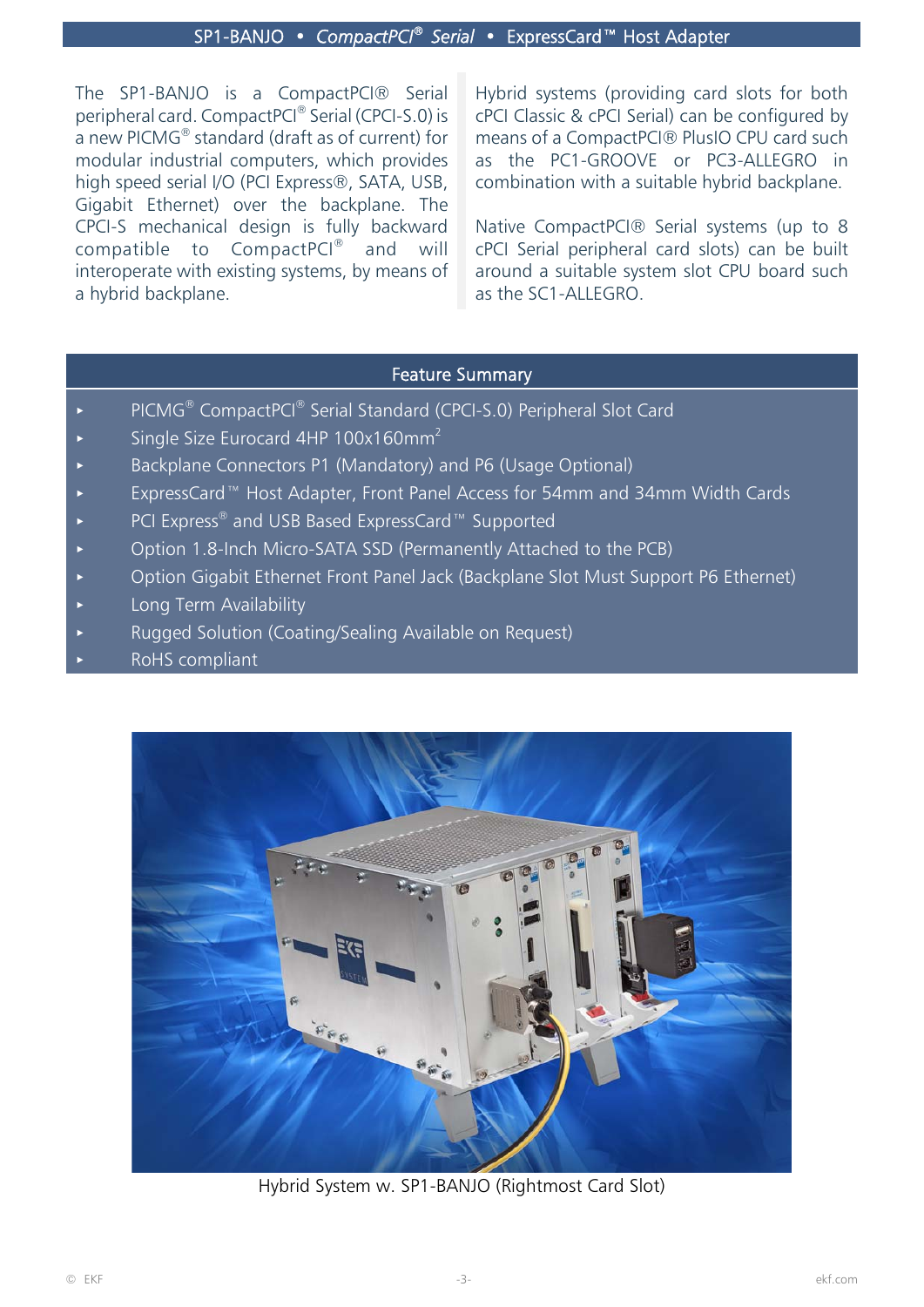Block Diagram

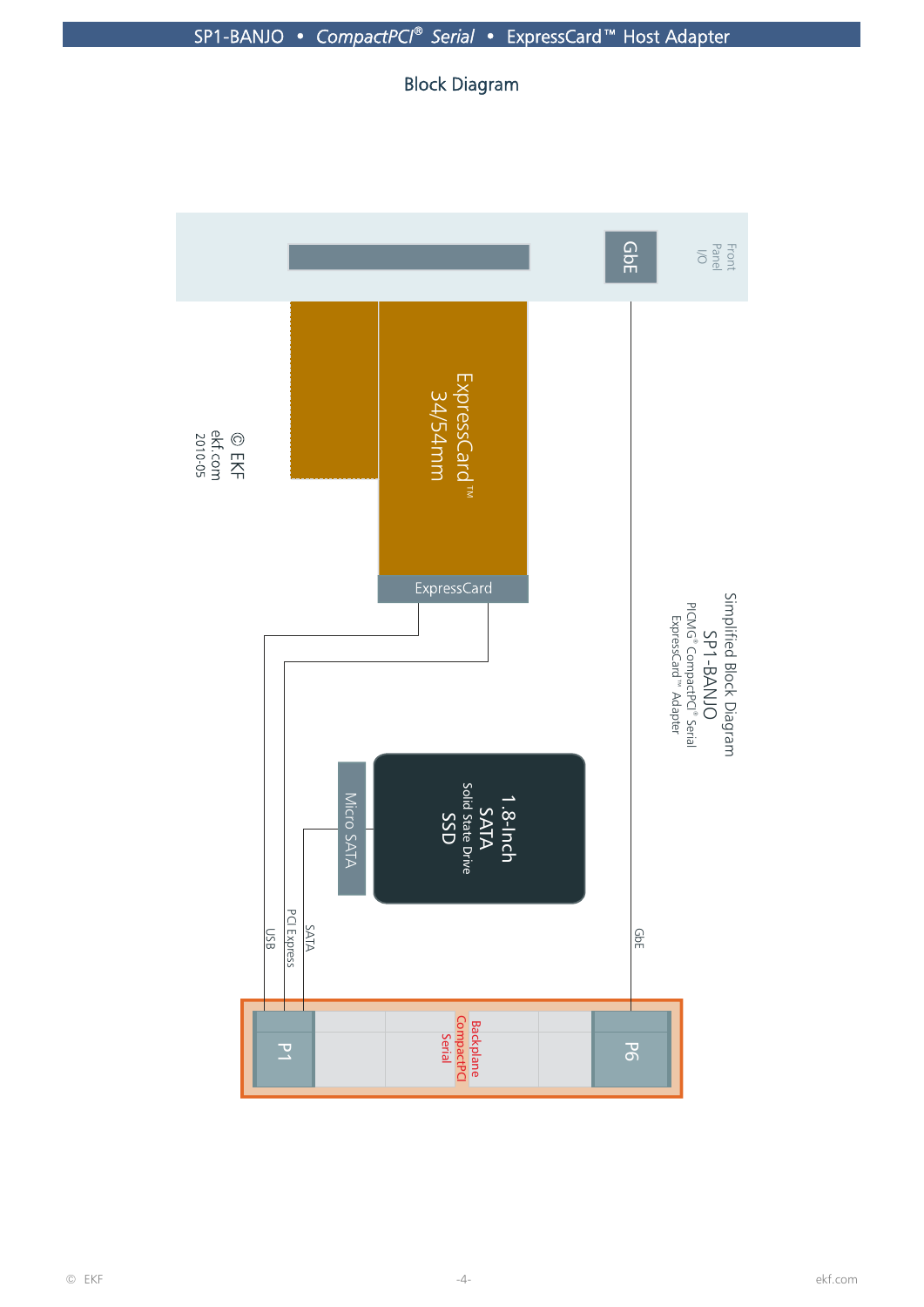### Connector Assembly





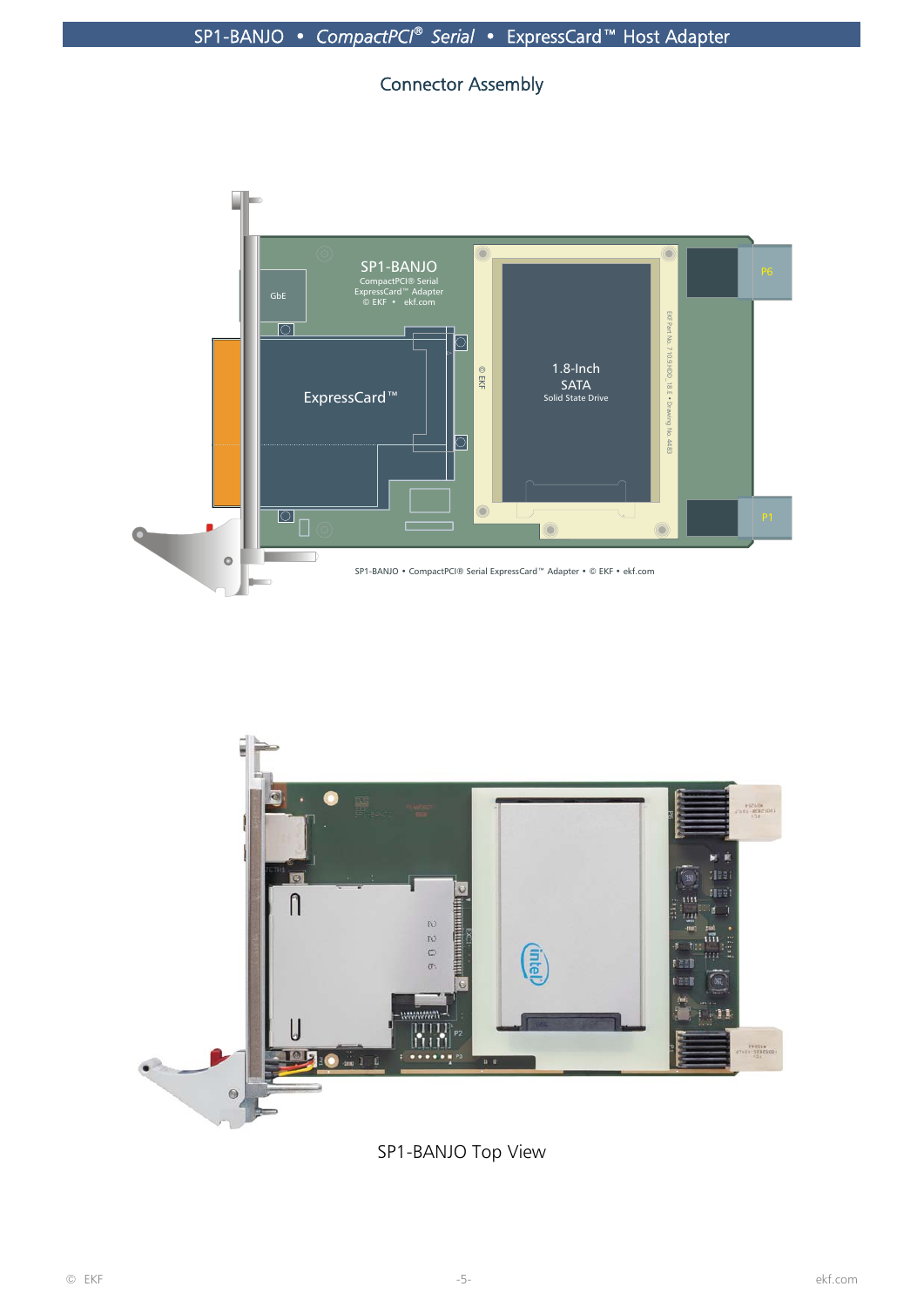## Front Panel



SP1-BANJO

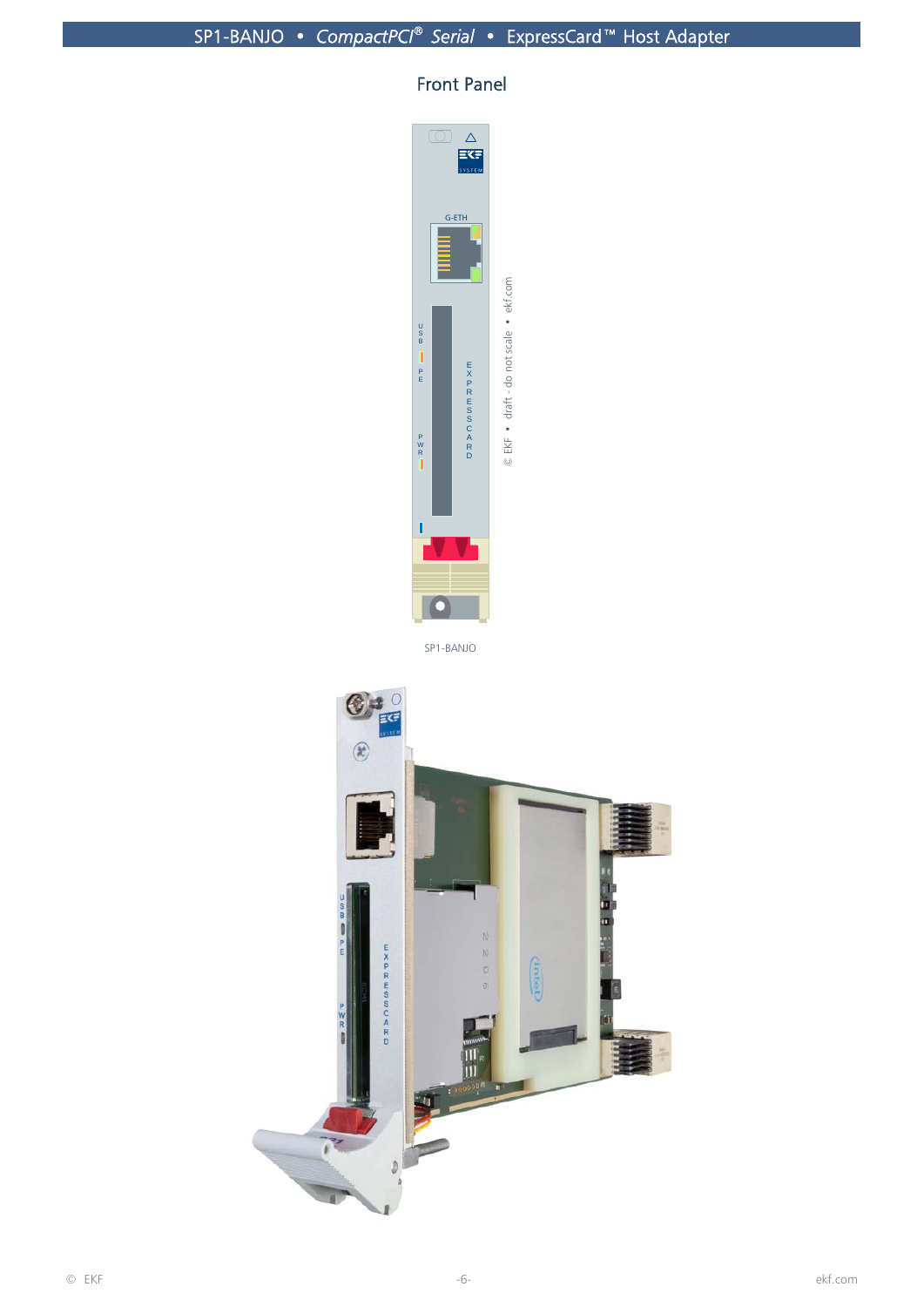

SP1-BANJO (Shown w. ExpressCard)



SP1-BANJO w/o RJ45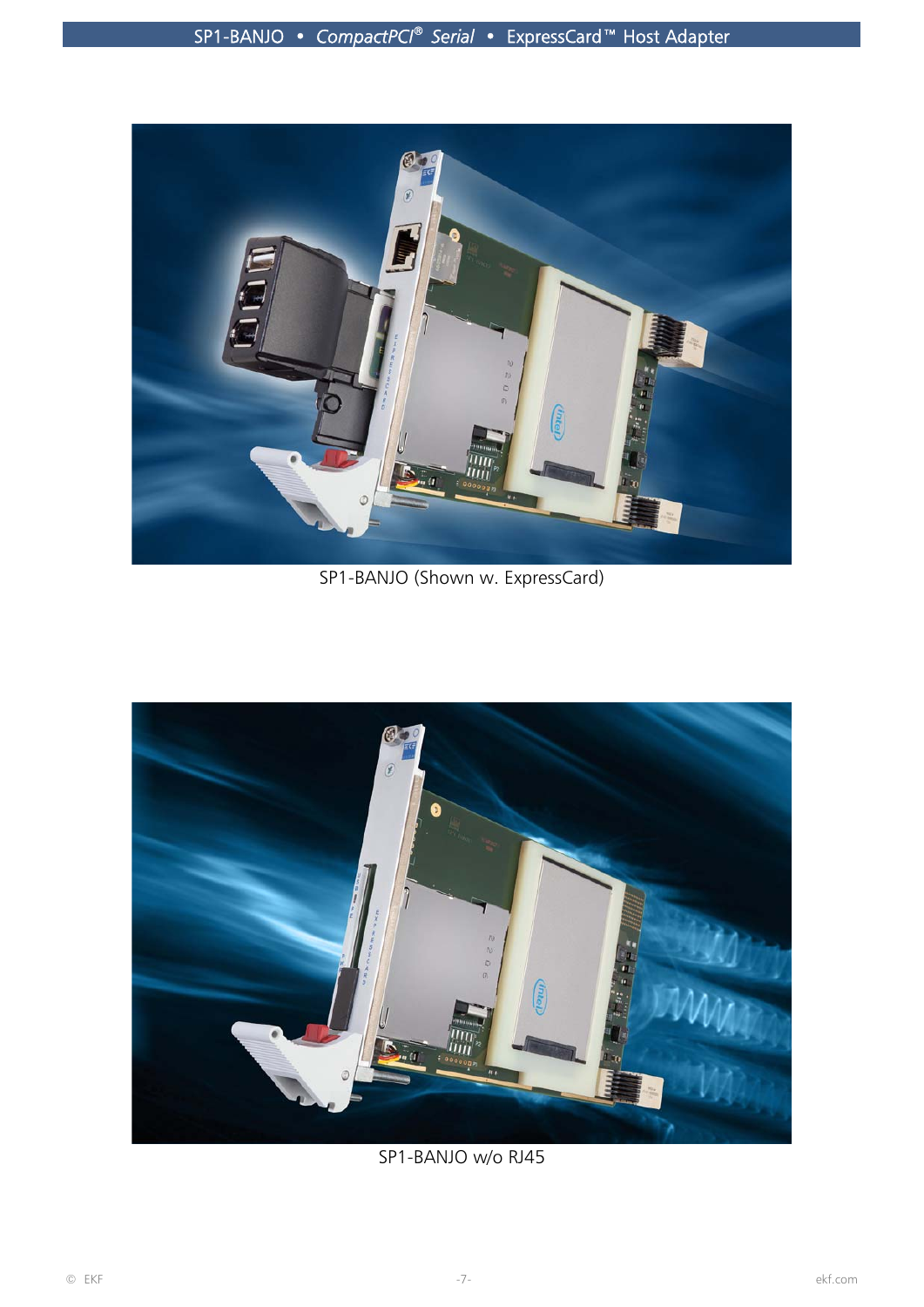



Small Industrial Systems (SP1-BANJO Rightmost)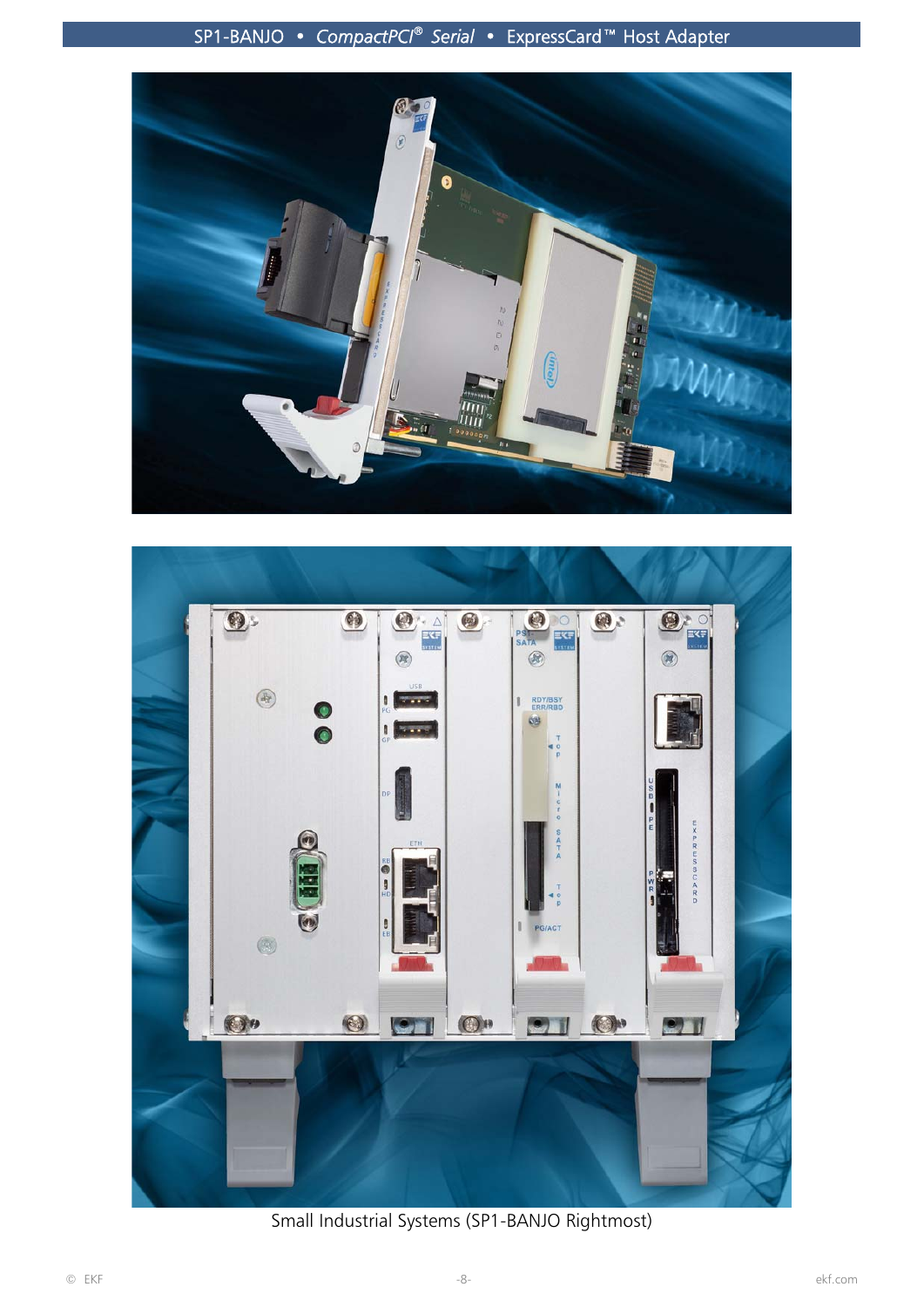

2 x SP1-BANJO in a 84HP Rack